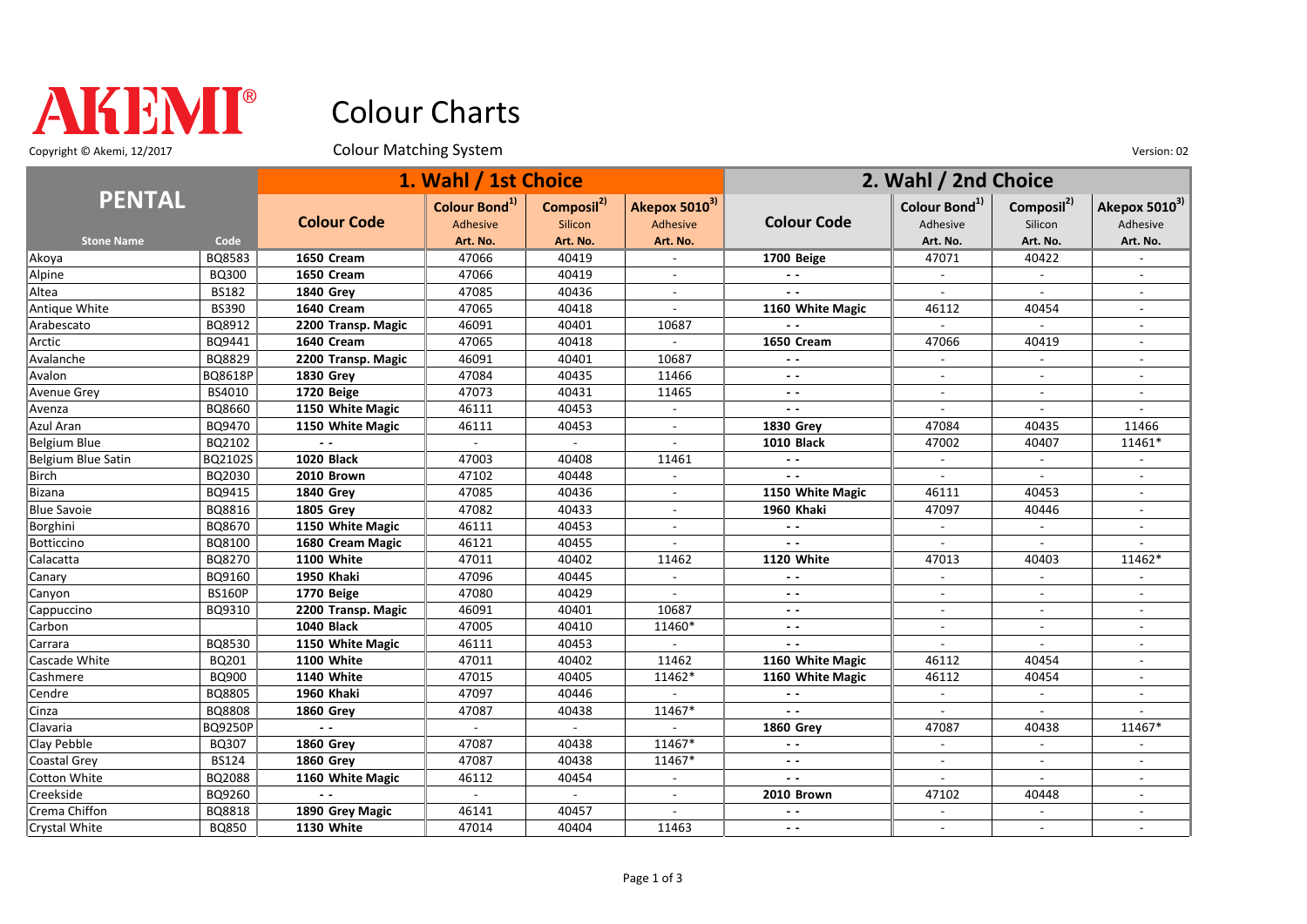

## Colour Charts

Copyright © Akemi, 12/2017 Colour Matching System Colour Matching System Version: 02

| <b>PENTAL</b>       |                |                    | 1. Wahl / 1st Choice      |                          |                           | 2. Wahl / 2nd Choice     |                           |                          |                           |
|---------------------|----------------|--------------------|---------------------------|--------------------------|---------------------------|--------------------------|---------------------------|--------------------------|---------------------------|
|                     |                | <b>Colour Code</b> | Colour Bond <sup>1)</sup> | Composil <sup>2)</sup>   | Akepox 5010 <sup>3)</sup> | <b>Colour Code</b>       | Colour Bond <sup>1)</sup> | Composil <sup>2)</sup>   | Akepox 5010 <sup>3)</sup> |
| <b>Stone Name</b>   | Code           |                    | Adhesive<br>Art. No.      | Silicon<br>Art. No.      | Adhesive<br>Art. No.      |                          | Adhesive<br>Art. No.      | Silicon<br>Art. No.      | Adhesive<br>Art. No.      |
| Dolce Vita Polished | <b>BQ8590P</b> | 1780 Beige Magic   | 46131                     | 40456                    |                           |                          |                           |                          |                           |
| Eclipse             |                | $\sim$ $\sim$      | $\sim$                    | $\sim$                   | $\overline{a}$            | 2200 Transp. Magic       | 46091                     | 40401                    | 10687                     |
| Eggshell            | BQ240          | 1680 Cream Magic   | 46121                     | 40455                    | $\overline{\phantom{a}}$  | $\sim$ $\sim$            | $\sim$                    | $\sim$                   |                           |
| Emperador           | BQ8560         |                    |                           |                          |                           | 2040 Brown               | 47105                     | 40450                    |                           |
| Galaxy              | BQ2020         | $\sim$ $\sim$      | $\sim$                    | $\sim$                   | $\overline{a}$            | <b>1030 Black</b>        | 47004                     | 40409                    | 11460*                    |
| Garnet              | BQ9340         | 2200 Transp. Magic | 46091                     | 40401                    | 10687                     | $ -$                     | $\sim$                    | $\sim$                   |                           |
| Grey Savoie         | BQ88446        | <b>1830 Grev</b>   | 47084                     | 40435                    | 11466                     | $\sim$ $\sim$            | $\sim$                    | $\blacksquare$           | $\overline{\phantom{a}}$  |
| Gobi                | <b>BS170</b>   | $\sim$ $\sim$      |                           |                          |                           | <b>1950 Khaki</b>        | 47096                     | 40445                    |                           |
| Ice Lake            | BQ8668         | 1150 White Magic   | 46111                     | 40453                    | $\blacksquare$            | $\overline{\phantom{a}}$ |                           | $\overline{\phantom{a}}$ | $\blacksquare$            |
| Imperio             | BQ8810         | 1900 Khaki         | 47091                     | 40441                    |                           | $\overline{\phantom{a}}$ |                           |                          | $\overline{a}$            |
| Java Noir Polished  | BQ8812P        | <b>1040 Black</b>  | 47005                     | 40410                    | 11460*                    | $\sim$ $\sim$            |                           |                          |                           |
| Jura Brown          | BQ8435         | 2040 Brown         | 47105                     | 40450                    |                           | <b>1940 Khaki</b>        | 47095                     | 40444                    | 11468*                    |
| Kalahari            | BQ9438         | $\sim$ $\sim$      | $\sim$                    | $\sim$                   | $\sim$                    | 2200 Transp. Magic       | 46091                     | 40401                    | 10687                     |
| Lattice             | BQ8220         | 1150 White Magic   | 46111                     | 40453                    | $\overline{\phantom{a}}$  | $\overline{\phantom{a}}$ | $\sim$                    | $\sim$                   |                           |
| Marfil              | BQ8430         | 1700 Beige         | 47071                     | 40422                    | $\overline{\phantom{a}}$  | $ -$                     | $\sim$                    | $\sim$                   |                           |
| Mesa (P&H)          |                | 2040 Brown         | 47105                     | 40450                    |                           | $\overline{\phantom{a}}$ |                           | $\sim$                   | $\overline{a}$            |
| Misterio            | BQ8815         | 1160 White Magic   | 46112                     | 40454                    | $\sim$                    | $\sim$ $\sim$            | $\overline{\phantom{a}}$  | $\overline{\phantom{a}}$ | $\overline{\phantom{a}}$  |
| Mohave (P&H)        |                | 1705 Beige         | 47074                     | 40423                    |                           | $ -$                     |                           | $\sim$                   |                           |
| Nirvana             | BQ9140         | 1950 Khaki         | 47096                     | 40445                    |                           | $ -$                     |                           |                          |                           |
| Nuage               | BQ8712         | 1960 Khaki         | 47097                     | 40446                    |                           | $\sim$ $\sim$            |                           |                          |                           |
| <b>Oasis</b>        | BS4010         | 1720 Beige         | 47073                     | 40431                    | 11465                     | $ -$                     | $\sim$                    | $\sim$                   | $\blacksquare$            |
| Ondulato            | BQ8710         | 1660 Cream         | 47067                     | 40420                    | $\overline{a}$            | $\sim$ $\sim$            | $\sim$                    | $\overline{a}$           |                           |
| Onixaa              | <b>BQ8550P</b> | $\sim$ $\sim$      | $\sim$                    | $\mathbf{r}$             |                           | 1150 White Magic         | 46111                     | 40453                    |                           |
| Onixaa Honed        | <b>BQ8550H</b> | $ -$               | $\sim$                    | $\overline{\phantom{a}}$ | $\blacksquare$            | 1150 White Magic         | 46111                     | 40453                    |                           |
| Orissa              | BQ9130         | $\sim$ $\sim$      |                           | $\overline{a}$           |                           | <b>1850 Grey</b>         | 47086                     | 40437                    |                           |
| Oyster              | <b>BQ700</b>   | 1680 Cream Magic   | 46121                     | 40455                    |                           | $\sim$ $\sim$            |                           | $\sim$                   |                           |
| Pearl White         | BQ1080         | 1620 Cream         | 47063                     | 40416                    |                           | $\overline{\phantom{a}}$ |                           |                          |                           |
| Pearl White Brushed | <b>BQ1080B</b> | 1620 Cream         | 47063                     | 40416                    | $\overline{a}$            | $\sim$ $\sim$            |                           | $\overline{a}$           |                           |
| Pebble Beach        | BQ9120         | 1920 Khaki         | 47093                     | 40442                    | 11468                     | $\sim$ $\sim$            | $\sim$                    | $\sim$                   | $\overline{\phantom{a}}$  |
| Pismo Dune          | <b>BS340</b>   |                    | $\overline{\phantom{a}}$  | $\overline{\phantom{a}}$ |                           | 1705 Beige               | 47074                     | 40423                    | $\blacksquare$            |
| Porfido (P&H)       |                | 2000 Brown         | 47101                     | 40447                    | 11469*                    | ٠.                       | $\overline{a}$            | $\overline{a}$           | $\overline{a}$            |
| Riverbank           | BQ980          | <b>1840 Grey</b>   | 47085                     | 40436                    | $\overline{\phantom{a}}$  | $\sim$ $\sim$            | $\sim$                    | $\sim$                   | $\blacksquare$            |
| Riverbank Brushed   | <b>BQ980B</b>  | 1780 Beige Magic   | 46131                     | 40456                    |                           | 1890 Grey Magic          | 46141                     | 40457                    | $\overline{\phantom{a}}$  |
| Sahara              | BQ8437         | 1890 Grey Magic    | 46141                     | 40457                    |                           |                          |                           |                          |                           |
| Safari              | BQ9419         | 1150 White Magic   | 46111                     | 40453                    |                           | <b>1840 Grev</b>         | 47085                     | 40436                    |                           |